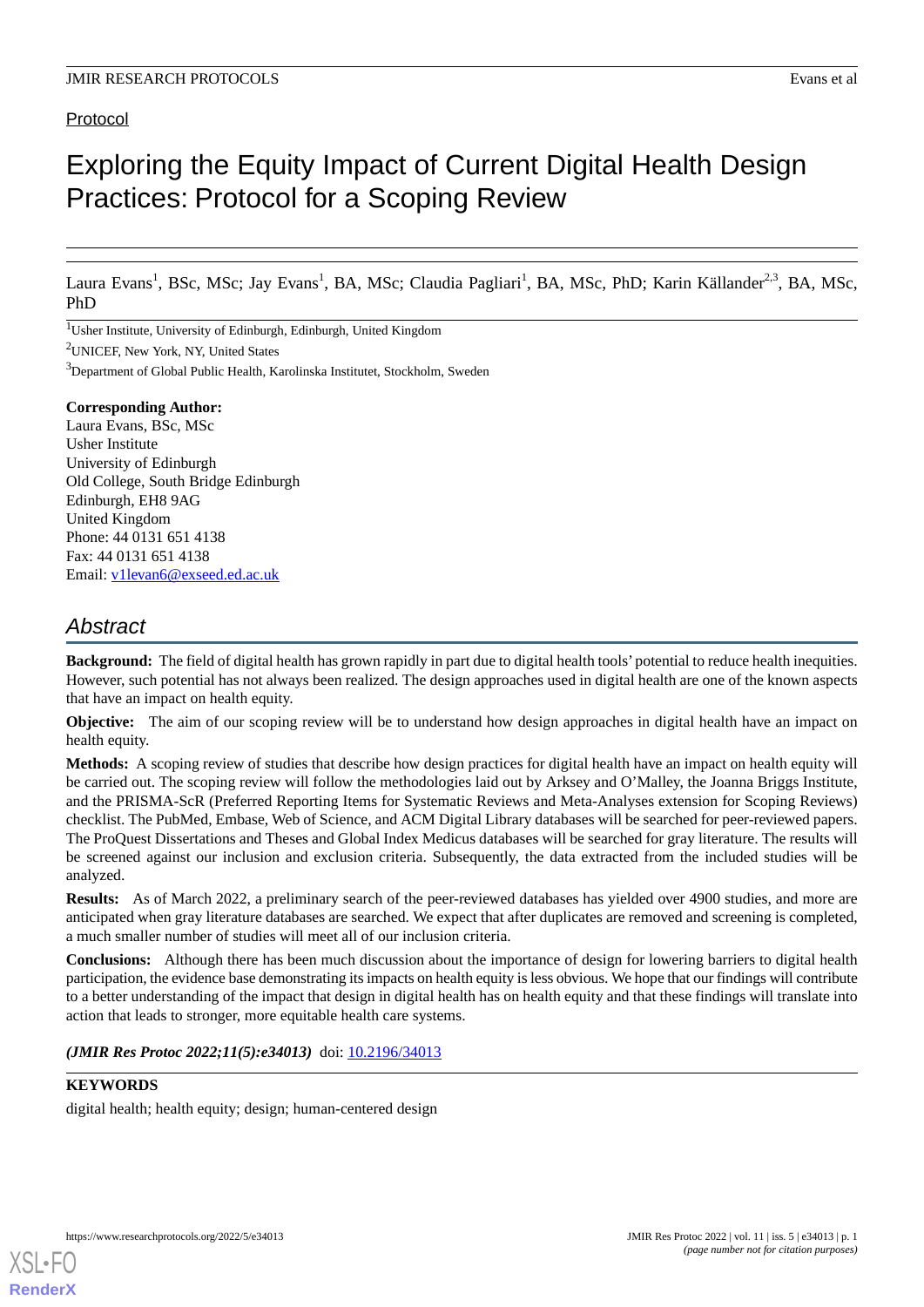# *Introduction*

# **Background**

Health is an essential human right. However, for every human to have access to this right, it is necessary to reduce the health inequities that plague low-resource and high-resource countries alike [\[1](#page-6-0)]. Improving digital health and the design of digital health tools has long been heralded as one of the many ways to tackle such inequities in part because of the increasing pervasiveness of digital technologies and in part because from its inception, digital health has been put forward to strengthen health care systems and improve accessibility [[2-](#page-6-1)[6](#page-6-2)]. However, health equity, digital health, and design are broad, even fuzzy, concepts that need clear definitions in order to truly begin to analyze and understand the possible impact of the design of digital health on health equity.

Health equity definitions have changed throughout the years, depending on the context to which these definitions were being applied [[7-](#page-6-3)[9\]](#page-6-4). In the 1980s, the World Health Organization commissioned a series of papers through their "Equity in Health" program, and the foundational definition of inequity was formed: "The term 'inequity'...refers to differences in health which are not only unnecessary and avoidable but, in addition, are considered unfair and unjust" [\[10](#page-6-5)]. Throughout the 1990s and 2000s, different scholars and practitioners sought to refine this definition of *health equity* in order to identify measurable parameters and could therefore offer a higher degree of accountability and operationalization [\[7](#page-6-3)]. In 2018, Braveman et al's [\[11](#page-6-6)] definition was able to consolidate the work of decades prior. For them, "health equity means that everyone has a fair and just opportunity to be as healthy as possible. Achieving this...means reducing and ultimately eliminating disparities in health and in the determinants of health that adversely affect excluded or marginalized groups" [[11\]](#page-6-6). According to this definition, health equity is both a process and an outcome, providing 2 different points for measurement. The process is reducing and removing the obstacles that prevent marginalized and excluded groups from achieving health, while the outcome is the absence of such obstacles. For our scoping review, when seeking to assess the health equity impact that design methods for digital health tools have, health equity will be evaluated either as a process or as an outcome. As a process, the health equity impact can be assessed by analyzing if and to what extent the development and implementation of digital tools, through design processes, ameliorate or eliminate health inequities. As an outcome, the health equity impact can be assessed by analyzing if and to what extent design processes for developing and implementing digital tools establish or enhance opportunities for increasing health and eventually achieving full health.

Although some consider the use of the telephone in the 1980s as one of the first forms of digital health [\[12](#page-6-7)], it was not until the 2000s that the technologies and tools that are today understood as digital health (then called *eHealth*) emerged. Just as with the concept of health equity, digital health definitions have changed throughout the years, and even now, there are multiple widely used and cited definitions of *digital health* in peer-reviewed, gray, and white literature ([Textbox 1\)](#page-1-0).

<span id="page-1-0"></span>**Textbox 1.** The most widely cited and currently used definitions of digital health.

#### **World Health Organization definition [\[13\]](#page-6-8)**

• "[T]he use of digital, mobile and wireless technologies to support the achievement of health objectives. Digital health describes the general use of information and communication technologies for health and is inclusive of both mHealth and eHealth."

#### **Meskó et al [[14](#page-6-9)] definition**

• "[T]he cultural transformation of how disruptive technologies that provide digital and objective data accessible to both caregivers and patients leads to an equal level doctor-patient relationship with shared decision-making and the democratization of care."

#### **Kostova [[15](#page-6-10)] definition**

• "Use of information and communications technologies to improve human health, healthcare services, and wellness for individuals and across populations."

#### **Topol [[16,](#page-7-0)[17](#page-7-1)] definition**

• "The convergence of smartphone-enabled mobile computational and connectivity capabilities is only one aspect of digital medicine; it also encompasses genomics, information systems, wireless sensors, cloud computing, and machine learning that can all be incorporated into new systems of health management, built around real-world, patient-generated data."

#### **Food and Drug Administration definition [\[18\]](#page-7-2)**

• "The broad scope of digital health includes categories such as mobile health (mHealth), health information technology (IT), wearable devices, telehealth and telemedicine, and personalized medicine."

#### **Healthcare Information and Management Systems Society definition [[19](#page-7-3)]**

• "Digital health connects and empowers people and populations to manage health and wellness, augmented by accessible and supportive provider teams working within flexible, integrated, interoperable and digitally-enabled care environments that strategically leverage digital tools, technologies and services to transform care delivery."

**[RenderX](http://www.renderx.com/)**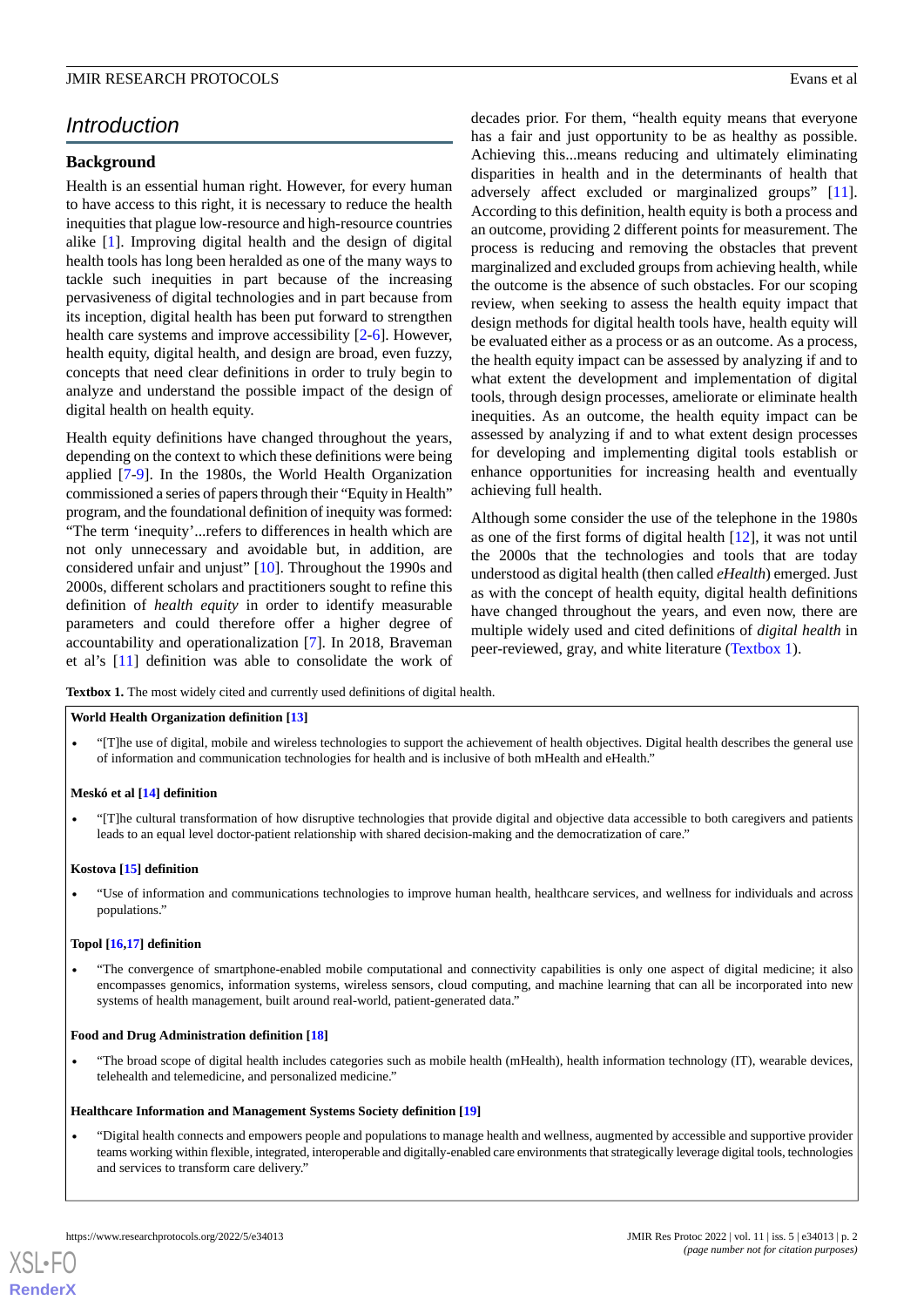By reviewing the definitions above [\(Textbox 1\)](#page-1-0), 3 main distinctives of digital health can be distilled. Digital health uses a vast array of digital technology; is used to improve health or prevent sickness; and is participatory in nature, meaning that patients and consumers are empowered to manage their health. For our scoping review, *digital health* will refer to any kind of tool that encompasses these three attributes.

A consensus exists—and is becoming stronger—that the role of digital health interventions is to increase existing access to health and strengthen health care systems [[5,](#page-6-11)[6](#page-6-2),[20\]](#page-7-4). It can be said that digital health interventions that widen the inequity gap, despite achieving positive results, fail as a whole because they neither increase the chances of individuals and communities to be healthy nor strengthen the health care system of which they are a part [[20\]](#page-7-4). However, it would be simplistic to try to identify a single reason for why digital health interventions fail to reduce inequities. These interventions, which are complex in themselves, are deployed in complex environments (eg, multiple organizations, environments with competing priorities among stakeholders, etc) to address complex or "wicked" problems, such as reaching low-income populations to provide them with high-quality, affordable health care [\[3](#page-6-12),[21,](#page-7-5)[22](#page-7-6)]. Not trying to understand the reasons behind why digital health interventions fail to reduce the inequity gap—or worse yet, why they widen it—would be unwise because this would perpetually hinder digital health from attaining its hallmark promise of reducing inequities across communities and among individuals through better and more accessible care [[2](#page-6-1)[-4](#page-6-13)]. For this reason, our research will focus on one of the characteristics of digital health technologies that is known to have a significant impact on equity—design [[3](#page-6-12)].

Design, as a concept and as a field, has been gaining tremendous recognition in all spheres of life and work, touching "almost everything we experience today" and "[being] one of the most powerful forces in our lives, whether or not we are aware of it" [[23\]](#page-7-7). Understanding how design affects processes, systems, objects, and people in the real world is the mission of countless businesses, nonprofits, and research organizations [[24-](#page-7-8)[26](#page-7-9)], yet in the incipient years of digital health, design was largely overlooked [\[27](#page-7-10)[,28](#page-7-11)], resulting in significant resistance to use, the abandonment of technology, and detrimental health outcomes [\[29](#page-7-12)[-31](#page-7-13)]. It has long been acknowledged that for digital tools and technologies to achieve their full potential, they need to be "people oriented," and this is achieved by designing them to have human requirements, instead of technological ones, at their center [\[32\]](#page-7-14). Across the board, the use of design approaches that take users and other stakeholders into consideration in order to develop more person-oriented tools has been gaining significant momentum [\[33](#page-7-15)]. Early on, this kind of design was mostly known as *user-centered design*. However, throughout the years, the term *human-centered design* has gained more prominence and has come to replace the term *user-centered design* [\[34](#page-7-16)].

*Human-centered design* can be considered an umbrella term [[3\]](#page-6-12), which at times has resulted in the term being used as nothing more than a catchword [[35\]](#page-7-17). In order to include a wide breadth of literature regarding the use of human-centered design for digital health but to guard against uses of human-centered design

 $XS$  $\cdot$ FC **[RenderX](http://www.renderx.com/)** that are too vague, our scoping review will use the practical set of components that human-centered design interventions should exhibit, which are described by Holeman and Kane [\[3](#page-6-12)] as follows:

- Participatory co-design: There should be evidence that the people who will use new tools or be impacted by them have been included in a meaningful and clear way. They are an integral part of the team.
- Supporting or augmenting human skills: There should be evidence that new tools will serve the people in a way that empowers them in their job or environment. The purpose of technology is not just to increase efficiency or oversight over a group of people.
- Attending to human values throughout the course of an iterative design and implementation process: There should be evidence of genuine interest for a whole person and for that person's circumstances. Purely technical issues do not drive implementation; instead, human values and technical requirements are considered in tandem and are refined and improved in a cyclical manner throughout the life of an implementation.

We believe that our research is relevant and necessary because it can contribute to the slowly growing body of evidence that shows how design practices in digital health have an impact on health equity by starting to bridge the gaps of knowledge between the assumed impact of digital health design on equity, the actual evidence of this impact in the literature, and the best design practices for helping to create more equitable health care systems.

#### **Aim and Research Questions**

The aim of this scoping review will be to understand how design approaches in digital health have an impact on health equity.

Because of the wide-reaching nature of design, understanding the impact that design is currently having on equity and how design methods can help eliminate inequities is crucial. To this end, our research will seek to answer the following research questions:

- Research question 1: Is there evidence in the existing literature that design methods for digital health have an impact on health equity?
	- How is the impact being measured?
	- What are the long- and short-term impacts?
- Research question 2: In the existing literature, can common approaches be identified regarding how design methods can help reduce health inequities?
	- If common approaches can be identified, can broad recommendations be made based on these approaches?

# *Methods*

### **Scoping Review Method**

Our research will follow the scoping review methodologies outlined by Arksey and O'Malley [\[36](#page-7-18)] and the Joanna Briggs Institute [[37\]](#page-7-19) to examine the current literature on how design practices are impacting equity in the field of digital health. The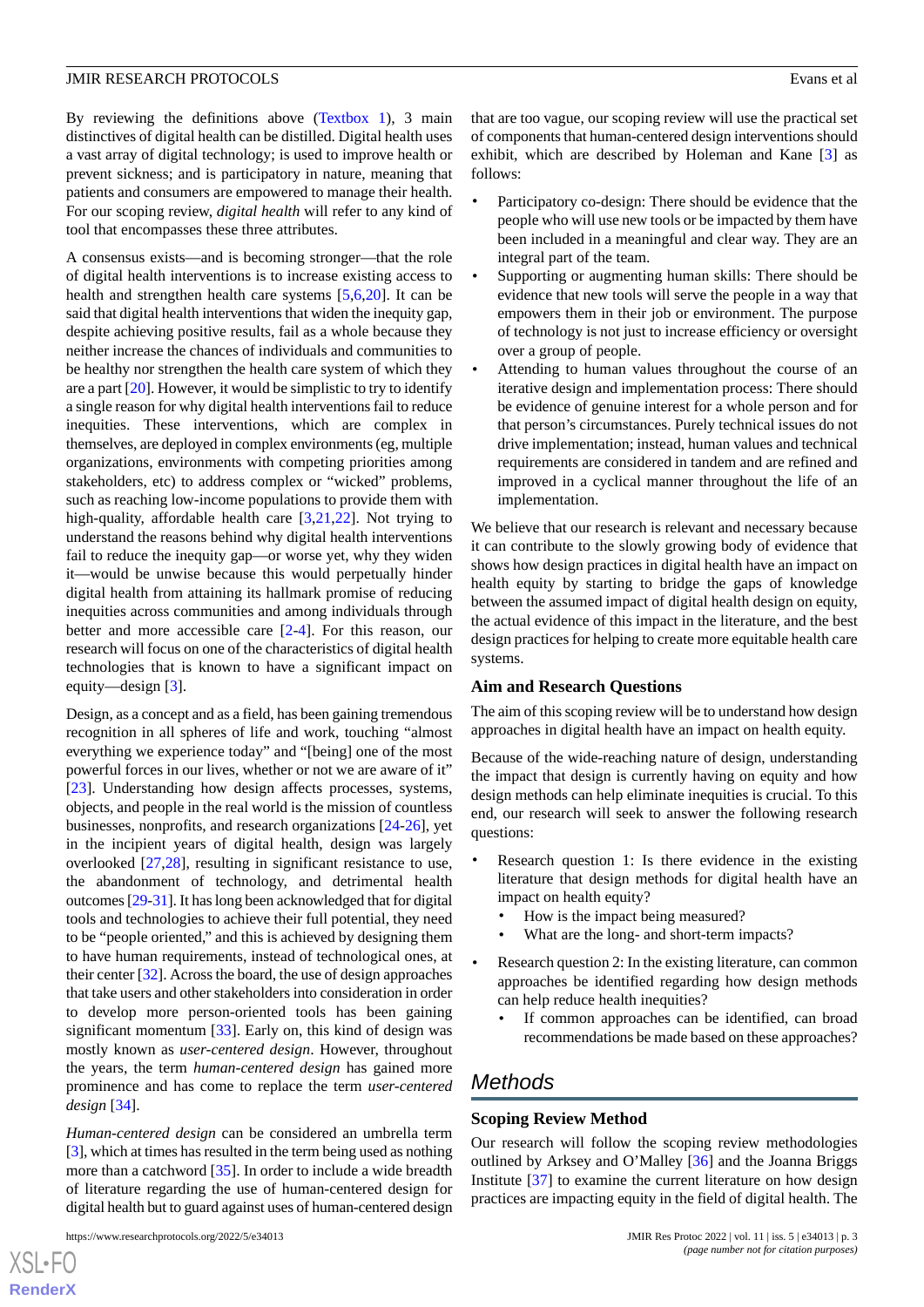PRISMA-ScR (Preferred Reporting Items for Systematic Reviews and Meta-Analyses extension for Scoping Reviews) checklist [\[38](#page-7-20)] will also be used to ensure that methodological standards are followed. This methodology was chosen over a systematic literature review for 3 reasons. First, scoping reviews better allow for exploring all relevant concepts in the broad and diverse research area of equity in the context of digital health design [[39\]](#page-7-21). Second, unlike systematic literature reviews, which seek to present a synthesis of evidence, scoping reviews collect, organize, summarize, and present results—an approach that is better suited for working with data derived from different kinds

of studies (eg, qualitative studies, quantitative studies, and mixed methods studies) [[36\]](#page-7-18). Third, scoping reviews allow for inclusion and exclusion criteria to be crafted and refined iteratively as the topic becomes better understood by the authors and more evidence is uncovered [[37\]](#page-7-19).

# **Identifying Relevant Studies**

The search strategy will be developed in a stepwise fashion, as seen in [Textbox 2.](#page-3-0) This approach to developing a search strategy and searching the selected databases has been successfully used in other scoping reviews in the field of digital health [\[40](#page-7-22)-[42\]](#page-8-0).

#### <span id="page-3-0"></span>**Textbox 2.** Steps for developing a search strategy.

#### **Conducting searches in relevant databases**

• By using already known keywords and studies, preliminary searches of relevant databases will help expand and refine search terms.

#### **Searching key electronic, peer-reviewed databases and gray literature databases**

- PubMed, Embase, Web of Science, and ACM Digital Library will be used to search for peer-reviewed papers.
- For gray literature, ProQuest Dissertations and Theses and Global Index Medicus will be searched.

#### **Reviewing reference lists of relevant articles**

• Reviewing reference lists can help identify studies that may have been missed in previous searches. It can be useful for uncovering new search terms.

#### **Reaching out to experts through the Global Digital Health Network**

• Reaching out to experts can be useful for further identifying previously missed studies. The Global Digital Health Network is one of the most relevant and active networks of professionals of digital health.

Keywords related to *design*, *equity*, and *digital health* will be used for the searches. To further identify relevant keywords, preliminary searches of scientific databases and the internet have been conducted, and guidance from the librarian at the

University of Edinburgh has been sought to further refine this search strategy. The full search strategy can be seen in [Textbox](#page-4-0) [3.](#page-4-0)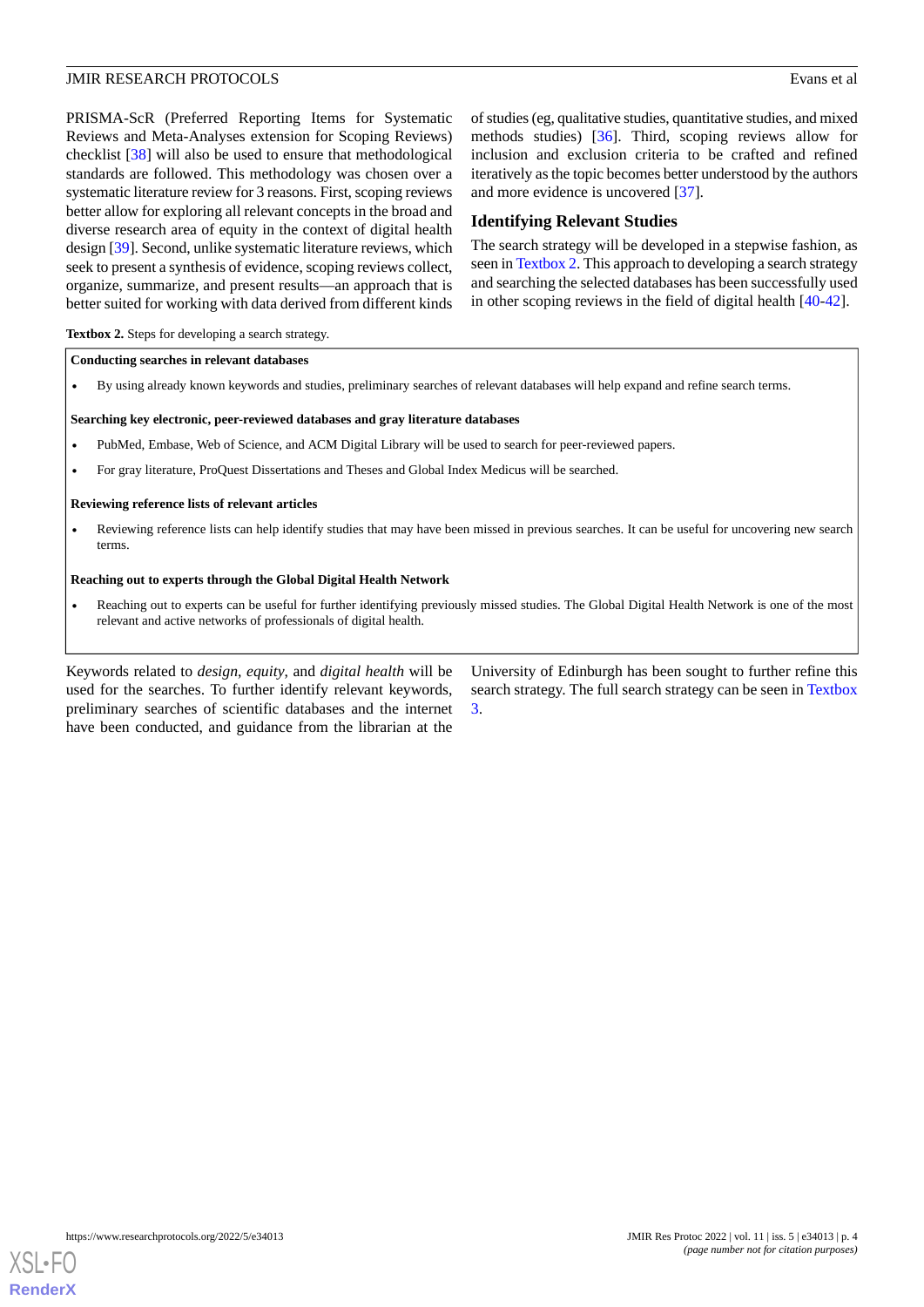#### <span id="page-4-0"></span>**Textbox 3.** Search strategy.

#### **Search terms**

- 1. *health equity/ or health services accessibility/ or socioeconomic factors/ or educational status/ or employment/ or unemployment/ or family characteristics/ or income/ or medical indigency/ or occupations/ or poverty/ or poverty areas/ or social change/ or social class/ or social conditions/ or digital divide/ or health disparity/*
- 2. *Age Factors/ or exp Population Groups/ or sex factors/ or rural population/ or urban population/ or developing country/ or country economic status/ or (race or racial or ethnic\* or urban or rural or age factor\* or elderly or seniors or (old\* adj2 (age\* or adult\* or people or person or patient\* or men or women)) or gender).ti,ab,kf.*
- 3. *(age factor\* or cities or (countr\* adj4 (low or middle or income or develop\*)) or demograph\* or (determinant adj2 health) or (develop\* adj2 (sustainab\* or millennium or countr\*)) or (digital adj1 divide) or disab\* or disadvantag\* or discrimination or dispari\* or (dominant adj2 gender) or (impair\* adj1 (visual\* or hear\*))).mp.*
- 4. *(economic\* or (education\* adj2 (status or attain\* or level\*)) or employment or equit\* or ethnic\* or gender or geograph\* or housing or homeless\* or illitera\* or income or inequit\* or last mile or (last adj1 mile) or literacy or literate or location or marginali\* or migrant\* or immigrant\* or (minority adj2 (cultur\* or religio\* or ethnic\* or racial)) or poor or poverty or race or racial or rural or (social adj1 (class or status)) or socioeconomic\* or stigma or underserved or undocument\* or unemploy\* or vulnerable or wom#n).mp.*
- 5. Terms 1 *or* 2 *or* 3 *or* 4
- 6. *(co-creation or (co adj1 (creation or design)) or community based participatory research or community-based participatory research or (design adj2 (thinking or human or cent\* or inclusive or participatory or service or user or experience or communit\*))).mp.*
- 7. *universal design/ or design for all/*
- 8. Terms 6 *or* 7
- 9. *telemedicine/ or telehealth/ or artificial intelligence/ or machine learning/ or medical informatics/ or electronic health records/ or mobile applications/ or exp Informatics/*
- 10. *(artificial intelligence or digital health or e-health or ehealth or m-health or mhealth or (digital adj2 (health or solution\* or system\*)) or (health adj2 (electronic or record\* or tele\* or medical)) or ict4d or (information adj5 development) or machine learning or mobile health or telecare or telehealth or telemedicine or tele-health or teleconsultation or tele-consultation or tele-care or tele-medicine or (tele adj1 (medicine or care or health or consultation)) or ((virtual\* or remote\*) adj4 (visit\* or consult\* or meet\* or appoint\* or communicat\*)) or (Health\* adj4 tech\*) or e-portal\* or eportal\* or (Patient\* adj2 portal\*) or (medical adj2 informatic\*)).mp.*
- 11. Terms 9 *or* 10
- 12. Terms 5

*and* 8 *and* 11

#### **Selecting Studies**

In order to select relevant studies, inclusion and exclusion criteria have been developed, as shown in [Table 1.](#page-5-0) These criteria are structured according to the domains put forward by the Joanna Briggs Institute [\[37](#page-7-19),[39\]](#page-7-21), which are "population," "concept," "context," and "type of evidence." The domain "other variables" has been added to capture language, date, and format criteria.

Although gray literature will be included in this scoping review, only 2 databases (ProQuest Dissertations and Theses and Global Index Medicus) will be searched. We acknowledge that this may prevent us from finding relevant data sources regarding human-centered design that may have been published as white papers or through more informal channels, such as blog posts or forums. However, we think that this is necessary to keep the number of articles under consideration manageable. On the other hand, the ACM Digital Library—the largest database for computing and information technology literature—has been

included to widen the scope beyond health-related databases only. Additionally, it was decided that the cutoff date for inclusion will be 2009, as it is mostly after the early 2000s that digital health started to be more widely applied [\[43](#page-8-1)].

After removing duplicate studies, title screening will be done first. Studies that do not provide enough information in the title, along with those that appear to meet the inclusion criteria, will move forward to abstract screening. During abstract screening, the same approach will be taken, so that studies with abstracts that do not have enough information for determining if they meet the inclusion criteria will move forward to full-text screening along with those that clearly meet the inclusion criteria. Finally, full-text screening will be performed.

Two authors (LE and JE) will carry out screening. When consensus cannot be achieved regarding the exclusion or inclusion of specific studies, a third author (KK or CP) will screen the text to break the tie. Covidence software [\[44](#page-8-2)] will be used, as it provides a convenient workflow for screening and data extraction when working with multiple authors.

[XSL](http://www.w3.org/Style/XSL)•FO **[RenderX](http://www.renderx.com/)**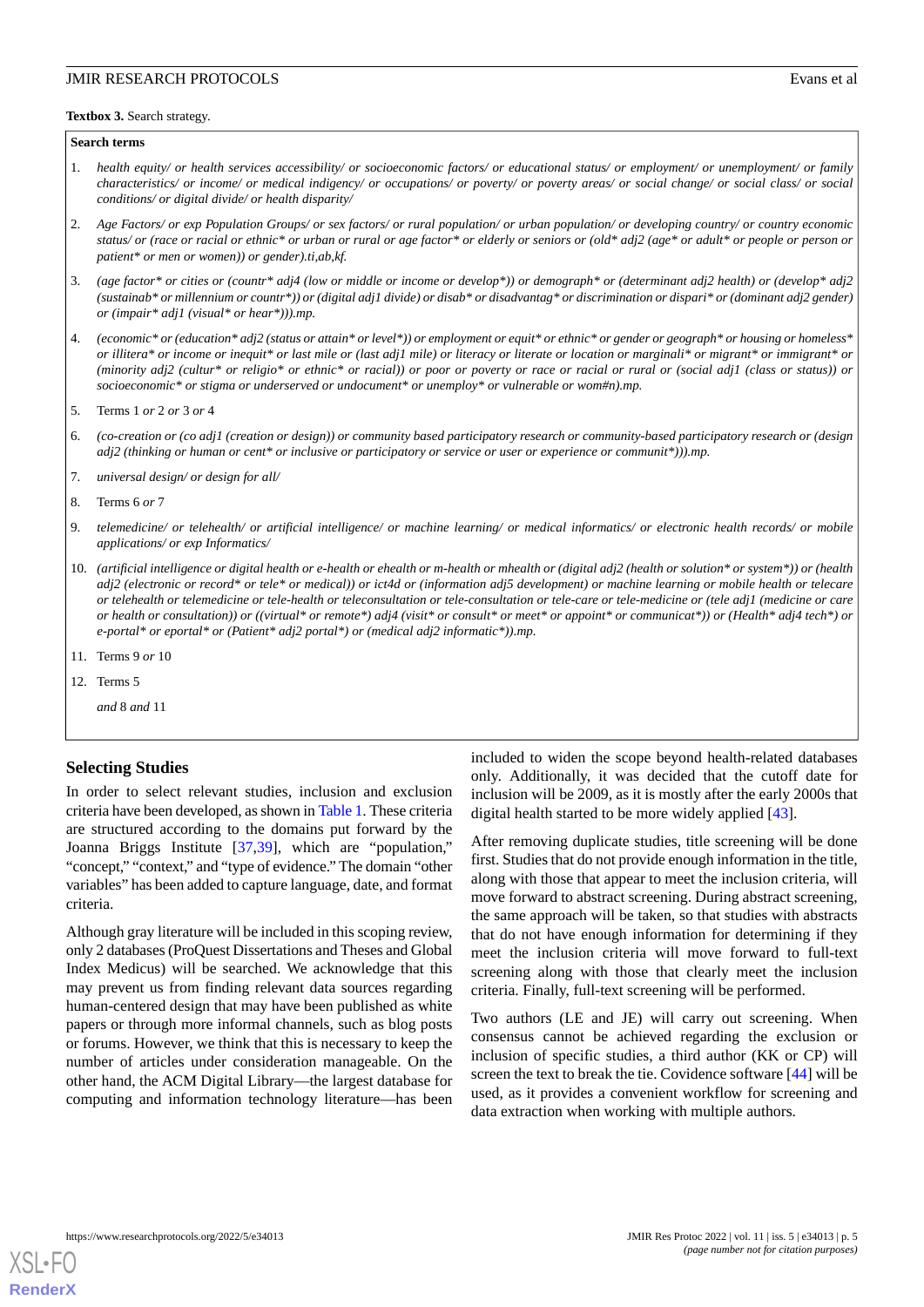<span id="page-5-0"></span>Table 1. Inclusion and exclusion criteria structured according to the "population," "concept," "context," and "type of evidence" domains suggested by the Joanna Briggs Institute [\[37,](#page-7-19)[39\]](#page-7-21).

| Domain                       | Inclusion criteria |                                                                                                                                                                                                                                                                                                                                              | Exclusion criteria |                                                                                                                                                                                                                                                                                                                                                                                |
|------------------------------|--------------------|----------------------------------------------------------------------------------------------------------------------------------------------------------------------------------------------------------------------------------------------------------------------------------------------------------------------------------------------|--------------------|--------------------------------------------------------------------------------------------------------------------------------------------------------------------------------------------------------------------------------------------------------------------------------------------------------------------------------------------------------------------------------|
| Population                   |                    | Any population                                                                                                                                                                                                                                                                                                                               |                    | N/A <sup>a</sup>                                                                                                                                                                                                                                                                                                                                                               |
| Concept                      |                    | Focus on design in digital health that shows a direct<br>(explicitly addresses health equity) or indirect (addresses<br>related concepts such as the ones listed in the search<br>strategy) impact on health equity<br>Design methodology is used to develop or refine a digital<br>health tool that is deployed at least to the pilot stage | $\bullet$          | Focus on digital health without evidence of a direct or in-<br>direct impact on health equity (eg, exclusively concerned<br>with the impact on usability)<br>Design methodology is not used to develop or refine a<br>digital health tool that is deployed at least to the pilot stage<br>(eg, design is used to establish the feasibility of creating<br>a digital tool only) |
| Context                      |                    | Any geographical or social context                                                                                                                                                                                                                                                                                                           |                    | N/A                                                                                                                                                                                                                                                                                                                                                                            |
| Types of evidence<br>sources |                    | Peer-reviewed articles of any design<br>Gray literature                                                                                                                                                                                                                                                                                      |                    | Abstracts only<br><b>Books</b><br>Systematic literature reviews, scoping reviews, or protocols                                                                                                                                                                                                                                                                                 |
| Other variables              |                    | Published in English or Spanish<br>Studies published on or after 2009<br>Full article is available digitally                                                                                                                                                                                                                                 |                    | Published in any language other than English or Spanish<br>Studies published before 2009<br>Full article is not available digitally                                                                                                                                                                                                                                            |

 ${}^{\text{a}}$ N/A: not applicable.

# <span id="page-5-1"></span>**Charting the Data**

Once relevant articles have been selected, data will be extracted into the categories suggested by the Joanna Briggs Institute

**Textbox 4.** Joanna Briggs Institute key categories for data extraction [39].

([Textbox 4](#page-5-1)). In an initial pilot step, 3 to 5 studies will be chosen, and relevant information will be extracted to understand if other categories for data extraction should be added.

- **Categories** 1. Author(s) 2. Year of publication 3. Origin/country of origin (where the source was published or conducted) 4. Aims/purpose 5. Population and sample size within the source of evidence 6. Methodology/methods 7. Intervention type, comparator, and details of these (eg, duration of the intervention) 8. Outcomes and details of these (eg, how measured)
- 9. Key findings that relate to the scoping review questions

# **Ethics Approval**

As required, our scoping review has obtained approval from the University of Edinburgh Ethics Committee. Because scoping reviews use secondary data, no further ethics approval is needed; however, we will review selected literature to ascertain whether they conducted their research according to ethical guidelines. The previously stated methodology establishes a transparent and reproducible search strategy and study selection inclusion criteria, which limit the potential for personal bias [[45\]](#page-8-3).

# *Results*

[XSL](http://www.w3.org/Style/XSL)•FO **[RenderX](http://www.renderx.com/)**

As of March 2022, a preliminary search of the peer-reviewed databases has yielded over 4900 studies, and more are

anticipated when gray literature databases are searched. We expect that after duplicates are removed and screening is completed, a much smaller number of studies will meet all of our inclusion criteria. The results will be presented using a 2-fold approach. First, we will present a numerical overview of the amount and kinds of studies and the key themes of the studies. Second, we will write a narrative synthesis based on the evidence extracted.

# *Discussion*

# **Study Implications**

For our review, we will search for and analyze the research literature on health equity, digital health, and human-centered design that is available to date, with the aim of understanding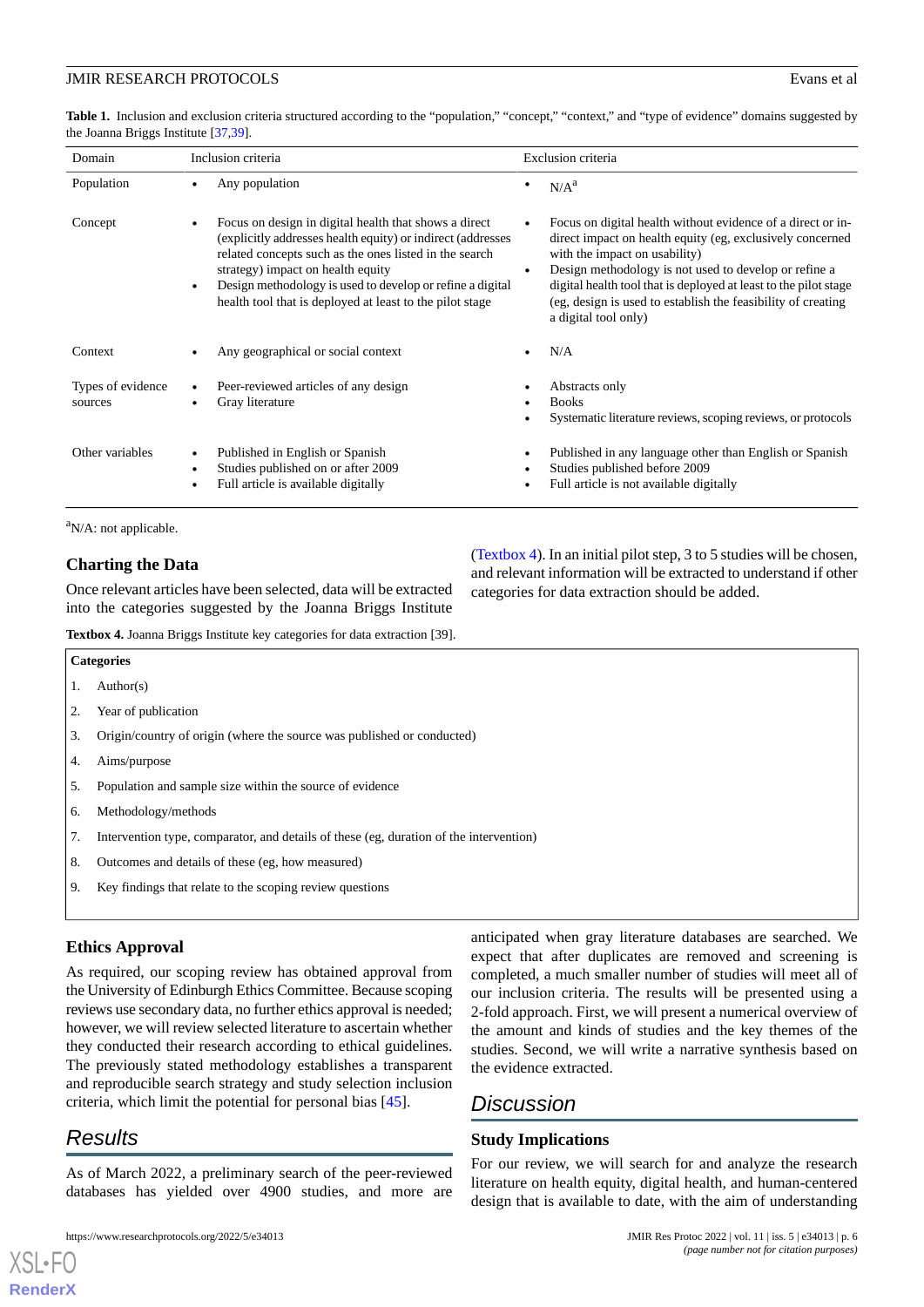how human-centered design approaches in digital health may have an impact on health equity. One of the anticipated findings is the misuse of the concept of human-centered design, as it is likely that in many instances, the concept is used just to define user requirements or evaluate usability instead of being applied as an overall guide for implementation (ie, from the planning stage to the final stages of scale-up and evaluation). At the core of our study, there is a desire to disseminate the findings as widely as possible among the digital health community, implementers, and researchers alike, in the hope that such findings can contribute to the better understanding of the role that design in digital health has in health equity. In turn, such

understanding could translate into action that leads to stronger, more equitable health care systems.

# **Conclusions**

Although there has been much discussion about the importance of design for lowering barriers to digital health participation, the evidence base demonstrating its impacts on health equity is less obvious. As the digital health, design, and health equity fields continue to gain prominence in the sphere of health across all settings, we believe that scoping and analyzing the existing literature will be a useful exercise that will shed more light on the equity impact of digital health design practices.

# **Acknowledgments**

Funding was obtained from the University of Edinburgh, Usher Institute Small Grants.

# **Authors' Contributions**

LE authored and led the development of the protocol. JE provided guidance and continuous feedback on the topic and methods. CP and KK provided feedback on the topic and methods.

# **Conflicts of Interest**

<span id="page-6-0"></span>None declared.

# <span id="page-6-1"></span>**References**

- <span id="page-6-12"></span>1. Health equity. World Health Organization. URL: [https://www.who.int/health-topics/health-equity#tab=tab\\_1](https://www.who.int/health-topics/health-equity#tab=tab_1) [accessed 2021-02-22]
- <span id="page-6-13"></span>2. Akter S, Ray P. mHealth - An ultimate platform to serve the unserved. Yearb Med Inform 2010:94-100. [Medline: [20938579](http://www.ncbi.nlm.nih.gov/entrez/query.fcgi?cmd=Retrieve&db=PubMed&list_uids=20938579&dopt=Abstract)]
- <span id="page-6-11"></span>3. Holeman I, Kane D. Human-centered design for global health equity. Inf Technol Dev 2019 Sep 29;26(3):477-505 [\[FREE](http://europepmc.org/abstract/MED/32982007) [Full text\]](http://europepmc.org/abstract/MED/32982007) [doi: [10.1080/02681102.2019.1667289](http://dx.doi.org/10.1080/02681102.2019.1667289)] [Medline: [32982007](http://www.ncbi.nlm.nih.gov/entrez/query.fcgi?cmd=Retrieve&db=PubMed&list_uids=32982007&dopt=Abstract)]
- <span id="page-6-2"></span>4. Levin D. mHealth: Promise and pitfalls. Front Health Serv Manage 2012;29(2):33-39. [doi: [10.1097/01974520-201210000-00006](http://dx.doi.org/10.1097/01974520-201210000-00006)]
- <span id="page-6-3"></span>5. Labrique AB, Vasudevan L, Kochi E, Fabricant R, Mehl G. mHealth innovations as health system strengthening tools: 12 common applications and a visual framework. Glob Health Sci Pract 2013 Aug;1(2):160-171 [[FREE Full text](http://www.ghspjournal.org/cgi/pmidlookup?view=long&pmid=25276529)] [doi: [10.9745/GHSP-D-13-00031\]](http://dx.doi.org/10.9745/GHSP-D-13-00031) [Medline: [25276529](http://www.ncbi.nlm.nih.gov/entrez/query.fcgi?cmd=Retrieve&db=PubMed&list_uids=25276529&dopt=Abstract)]
- 6. Recommendations on digital interventions for health system strengthening. World Health Organization. 2019 Jun 06. URL: <https://www.who.int/publications/i/item/9789241550505> [accessed 2020-09-09]
- <span id="page-6-4"></span>7. Braveman P, Gruskin S. Defining equity in health. J Epidemiol Community Health 2003 Apr;57(4):254-258 [\[FREE Full](https://jech.bmj.com/lookup/pmidlookup?view=long&pmid=12646539) [text](https://jech.bmj.com/lookup/pmidlookup?view=long&pmid=12646539)] [doi: [10.1136/jech.57.4.254](http://dx.doi.org/10.1136/jech.57.4.254)] [Medline: [12646539\]](http://www.ncbi.nlm.nih.gov/entrez/query.fcgi?cmd=Retrieve&db=PubMed&list_uids=12646539&dopt=Abstract)
- <span id="page-6-6"></span><span id="page-6-5"></span>8. Braveman P. Health disparities and health equity: concepts and measurement. Annu Rev Public Health 2006;27:167-194. [doi: [10.1146/annurev.publhealth.27.021405.102103\]](http://dx.doi.org/10.1146/annurev.publhealth.27.021405.102103) [Medline: [16533114](http://www.ncbi.nlm.nih.gov/entrez/query.fcgi?cmd=Retrieve&db=PubMed&list_uids=16533114&dopt=Abstract)]
- <span id="page-6-7"></span>9. Amri MM, Siddiqi A, O'Campo P, Enright T, Di Ruggiero E. Underlying equity discourses of the World Health Organization: A scoping review protocol. Soc Sci Protoc 2020 Jun 21;3:1-6 [\[FREE Full text\]](http://journals.ed.ac.uk/social-science-protocols/article/view/4383/6016) [doi: [10.7565/ssp.2020.2812](http://dx.doi.org/10.7565/ssp.2020.2812)]
- 10. Whitehead M. The concepts and principles of equity and health. Int J Health Serv 1992;22(3):429-445. [doi: [10.2190/986L-LHQ6-2VTE-YRRN\]](http://dx.doi.org/10.2190/986L-LHQ6-2VTE-YRRN) [Medline: [1644507](http://www.ncbi.nlm.nih.gov/entrez/query.fcgi?cmd=Retrieve&db=PubMed&list_uids=1644507&dopt=Abstract)]
- <span id="page-6-8"></span>11. Braveman P, Arkin E, Orleans T, Proctor D, Acker J, Plough A. What is health equity? Behavioral Science & Policy 2018;4(1):1-14 [[FREE Full text](https://behavioralpolicy.org/wp-content/uploads/2018/12/What-is-Health-Equity.pdf)] [doi: [10.1353/bsp.2018.0000\]](http://dx.doi.org/10.1353/bsp.2018.0000)
- <span id="page-6-9"></span>12. Lichtenstein E, Glasgow RE, Lando HA, Ossip-Klein DJ, Boles SM. Telephone counseling for smoking cessation: rationales and meta-analytic review of evidence. Health Educ Res 1996 Jun;11(2):243-257. [doi: [10.1093/her/11.2.243\]](http://dx.doi.org/10.1093/her/11.2.243) [Medline: [10163409](http://www.ncbi.nlm.nih.gov/entrez/query.fcgi?cmd=Retrieve&db=PubMed&list_uids=10163409&dopt=Abstract)]
- <span id="page-6-10"></span>13. Monitoring and evaluating digital health interventions: A practical guide to conducting research and assessment. World Health Organization. 2016. URL: [https://apps.who.int/iris/bitstream/handle/10665/252183/9789241511766-eng.](https://apps.who.int/iris/bitstream/handle/10665/252183/9789241511766-eng.pdf;jsessionid=19FA4F449F9281301B09811832DC35B2?sequence=1) [pdf;jsessionid=19FA4F449F9281301B09811832DC35B2?sequence=1](https://apps.who.int/iris/bitstream/handle/10665/252183/9789241511766-eng.pdf;jsessionid=19FA4F449F9281301B09811832DC35B2?sequence=1) [accessed 2021-02-01]
- 14. Meskó B, Drobni Z, Bényei É, Gergely B, Győrffy Z. Digital health is a cultural transformation of traditional healthcare. Mhealth 2017 Sep 14;3:38 [[FREE Full text](https://doi.org/10.21037/mhealth.2017.08.07)] [doi: [10.21037/mhealth.2017.08.07](http://dx.doi.org/10.21037/mhealth.2017.08.07)] [Medline: [29184890](http://www.ncbi.nlm.nih.gov/entrez/query.fcgi?cmd=Retrieve&db=PubMed&list_uids=29184890&dopt=Abstract)]
- 15. Kostkova P. Grand challenges in digital health. Front Public Health 2015 May 05;3:134 [\[FREE Full text](https://doi.org/10.3389/fpubh.2015.00134)] [doi: [10.3389/fpubh.2015.00134](http://dx.doi.org/10.3389/fpubh.2015.00134)] [Medline: [26000272\]](http://www.ncbi.nlm.nih.gov/entrez/query.fcgi?cmd=Retrieve&db=PubMed&list_uids=26000272&dopt=Abstract)

[XSL](http://www.w3.org/Style/XSL)•FO **[RenderX](http://www.renderx.com/)**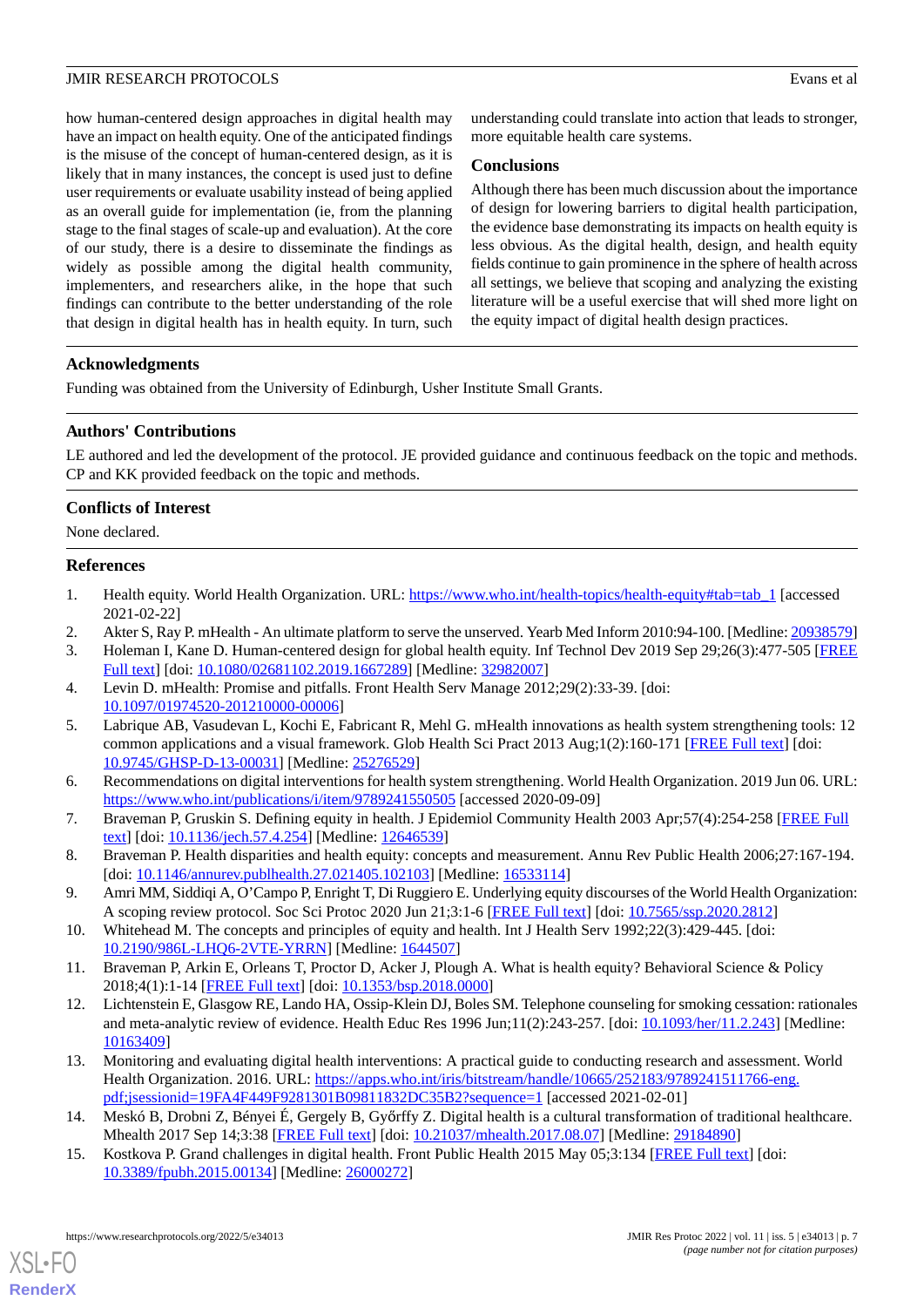- <span id="page-7-0"></span>16. Topol E. Digital medicine: empowering both patients and clinicians. Lancet 2016 Aug 20;388(10046):740-741. [doi: [10.1016/S0140-6736\(16\)31355-1\]](http://dx.doi.org/10.1016/S0140-6736(16)31355-1) [Medline: [27560260](http://www.ncbi.nlm.nih.gov/entrez/query.fcgi?cmd=Retrieve&db=PubMed&list_uids=27560260&dopt=Abstract)]
- <span id="page-7-2"></span><span id="page-7-1"></span>17. Topol E. The Creative Destruction of Medicine: How the Digital Revolution Will Create Better Health Care. New York, US: Basic Books; 2011.
- <span id="page-7-3"></span>18. What is digital health? U.S Food & Drug Administration. 2020 Sep 22. URL: [https://www.fda.gov/medical-devices/](https://www.fda.gov/medical-devices/digital-health-center-excellence/what-digital-health) [digital-health-center-excellence/what-digital-health](https://www.fda.gov/medical-devices/digital-health-center-excellence/what-digital-health) [accessed 2021-02-01]
- <span id="page-7-4"></span>19. Snowdon A. HIMSS defines digital health for the global healthcare industry. Healthcare Information and Management Systems Society. 2020 Mar 02. URL:<https://www.himss.org/news/himss-defines-digital-health-global-healthcare-industry> [accessed 2021-02-01]
- <span id="page-7-5"></span>20. Brall C, Schröder-Bäck P, Maeckelberghe E. Ethical aspects of digital health from a justice point of view. Eur J Public Health 2019 Oct 01;29(Supplement\_3):18-22 [\[FREE Full text\]](http://europepmc.org/abstract/MED/31738439) [doi: [10.1093/eurpub/ckz167\]](http://dx.doi.org/10.1093/eurpub/ckz167) [Medline: [31738439](http://www.ncbi.nlm.nih.gov/entrez/query.fcgi?cmd=Retrieve&db=PubMed&list_uids=31738439&dopt=Abstract)]
- <span id="page-7-6"></span>21. Eckman M, Gorski I, Mehta K. Leveraging design thinking to build sustainable mobile health systems. J Med Eng Technol 2016;40(7-8):422-430. [doi: [10.1080/03091902.2016.1218560](http://dx.doi.org/10.1080/03091902.2016.1218560)] [Medline: [27535325\]](http://www.ncbi.nlm.nih.gov/entrez/query.fcgi?cmd=Retrieve&db=PubMed&list_uids=27535325&dopt=Abstract)
- <span id="page-7-7"></span>22. Evans J, Bhatt S, Sharma R. The path to scale: Navigating design, policy, and infrastructure. In: Baulch E, Watkins J, Tariq A, editors. mHealth Innovation in Asia. Mobile Communication in Asia: Local Insights, Global Implications. Dordrecht, Netherlands: Springer; 2018:31-48.
- <span id="page-7-8"></span>23. Heller S. Design is one of the most powerful forces in our lives. The Atlantic. 2014 Mar 13. URL: [https://www.](https://www.theatlantic.com/entertainment/archive/2014/03/design-is-one-of-the-most-powerful-forces-in-our-lives/284388/) [theatlantic.com/entertainment/archive/2014/03/design-is-one-of-the-most-powerful-forces-in-our-lives/284388/](https://www.theatlantic.com/entertainment/archive/2014/03/design-is-one-of-the-most-powerful-forces-in-our-lives/284388/) [accessed 2021-08-13]
- 24. Kuang C. Why good design is finally a bottom line investment. Fast Company. 2015 Apr 17. URL: [https://www.](https://www.fastcompany.com/1670679/why-good-design-is-finally-a-bottom-line-investment) [fastcompany.com/1670679/why-good-design-is-finally-a-bottom-line-investment](https://www.fastcompany.com/1670679/why-good-design-is-finally-a-bottom-line-investment) [accessed 2021-08-13]
- <span id="page-7-10"></span><span id="page-7-9"></span>25. Sheppard B, Sarrazin H, Kouyoumjian G, Dore F. The business value of design. McKinsey Quarterly. 2018 Oct 25. URL: <https://www.mckinsey.com/business-functions/mckinsey-design/our-insights/the-business-value-of-design> [accessed 2021-08-13]
- <span id="page-7-11"></span>26. About IDEO: Our story, who we are, how we work. IDEO. URL: <https://www.ideo.com/about> [accessed 2021-08-13]
- <span id="page-7-12"></span>27. Scott R, Mars M. Here we go again - 'Digital Health'. J Int Soc Telemed eHealth 2019 Jan 22;7(e1):1-2 [\[FREE Full text\]](https://journals.ukzn.ac.za/index.php/JISfTeH/article/view/976/1321) [doi: [10.29086/jisfteh.7.e1\]](http://dx.doi.org/10.29086/jisfteh.7.e1)
- 28. Ebad SA. Healthcare software design and implementation—A project failure case. Softw Pract Exp 2020 Feb 24;50(7):1258-1276. [doi: [10.1002/spe.2807\]](http://dx.doi.org/10.1002/spe.2807)
- <span id="page-7-13"></span>29. Pagliari C. Design and evaluation in eHealth: challenges and implications for an interdisciplinary field. J Med Internet Res 2007 May 27;9(2):e15 [\[FREE Full text\]](https://www.jmir.org/2007/2/e15/) [doi: [10.2196/jmir.9.2.e15](http://dx.doi.org/10.2196/jmir.9.2.e15)] [Medline: [17537718](http://www.ncbi.nlm.nih.gov/entrez/query.fcgi?cmd=Retrieve&db=PubMed&list_uids=17537718&dopt=Abstract)]
- <span id="page-7-14"></span>30. Thimbleby H. Saving Lives by Design (hi res). YouTube. 2011 Sep 22. URL: [https://www.youtube.com/](https://www.youtube.com/watch?v=3LiGsPR34w8) [watch?v=3LiGsPR34w8](https://www.youtube.com/watch?v=3LiGsPR34w8) [accessed 2019-03-04]
- <span id="page-7-15"></span>31. Gotsis M, Jordan-Marsh M. Calling HCI professionals into health research: patient safety and health equity at stake. 2018 Nov Presented at: PCI '18: 22nd Pan-Hellenic Conference on Informatics; November 29 to December 1, 2018; Athens, Greece p. 213-218. [doi: [10.1145/3291533.3291562\]](http://dx.doi.org/10.1145/3291533.3291562)
- <span id="page-7-16"></span>32. Nickerson RS. Man-computer interaction: A challenge for human factors research. IEEE Transactions on Man-Machine Systems 1969 Dec;10(4):164-180. [doi: [10.1109/tmms.1969.299924](http://dx.doi.org/10.1109/tmms.1969.299924)]
- <span id="page-7-17"></span>33. Ritter FE, Baxter GD, Churchill EF. User-centered systems design: A brief history. In: Foundations for Designing User-Centered Systems. London, UK: Springer; 2014.
- <span id="page-7-18"></span>34. user centered design, human centered design - Explore. Google Trends. URL: [https://trends.google.com/trends/](https://trends.google.com/trends/explore?date=2010-01-01%202021-01-26&q=user%20centered%20design,human%20centered%20design) [explore?date=2010-01-01%202021-01-26&q=user%20centered%20design,human%20centered%20design](https://trends.google.com/trends/explore?date=2010-01-01%202021-01-26&q=user%20centered%20design,human%20centered%20design) [accessed 2022-02-25]
- <span id="page-7-19"></span>35. Varatharajan N. Bias by design – is human-centred design too human? Bennett Institute for Public Policy Cambridge. 2020 Jan 15. URL: <https://www.bennettinstitute.cam.ac.uk/blog/nish-varatharajan-blog-series/> [accessed 2021-01-26]
- <span id="page-7-20"></span>36. Arksey H, O'Malley L. Scoping studies: towards a methodological framework. Int J Soc Res Methodol 2005;8(1):19-32. [doi: [10.1080/1364557032000119616](http://dx.doi.org/10.1080/1364557032000119616)]
- <span id="page-7-21"></span>37. Peters MDJ, Godfrey C, McInerney P, Munn Z, Trico AC, Khalil H. Chapter 11: Scoping reviews (2020 version). JBI Manual for Evidence Synthesis. URL: [https://jbi-global-wiki.refined.site/space/MANUAL/4687342/](https://jbi-global-wiki.refined.site/space/MANUAL/4687342/Chapter+11%3A+Scoping+reviews) [Chapter+11%3A+Scoping+reviews](https://jbi-global-wiki.refined.site/space/MANUAL/4687342/Chapter+11%3A+Scoping+reviews) [accessed 2020-08-31]
- <span id="page-7-22"></span>38. Tricco AC, Lillie E, Zarin W, O'Brien KK, Colquhoun H, Levac D, et al. PRISMA Extension for Scoping Reviews (PRISMA-ScR): Checklist and explanation. Ann Intern Med 2018 Oct 02;169(7):467-473 [\[FREE Full text\]](https://www.acpjournals.org/doi/abs/10.7326/M18-0850?url_ver=Z39.88-2003&rfr_id=ori:rid:crossref.org&rfr_dat=cr_pub%3dpubmed) [doi: [10.7326/M18-0850](http://dx.doi.org/10.7326/M18-0850)] [Medline: [30178033\]](http://www.ncbi.nlm.nih.gov/entrez/query.fcgi?cmd=Retrieve&db=PubMed&list_uids=30178033&dopt=Abstract)
- 39. The Joanna Briggs Institute Reviewers' Manual 2015: Methodology for JBI scoping reviews. The Joanna Briggs Institute. 2015. URL: <https://nursing.lsuhsc.edu/JBI/docs/ReviewersManuals/Scoping-.pdf> [accessed 2020-08-25]
- 40. Iribarren SJ, Brown W3, Giguere R, Stone P, Schnall R, Staggers N, et al. Scoping review and evaluation of SMS/text messaging platforms for mHealth projects or clinical interventions. Int J Med Inform 2017 May;101:28-40 [[FREE Full](http://europepmc.org/abstract/MED/28347445) [text](http://europepmc.org/abstract/MED/28347445)] [doi: [10.1016/j.ijmedinf.2017.01.017\]](http://dx.doi.org/10.1016/j.ijmedinf.2017.01.017) [Medline: [28347445](http://www.ncbi.nlm.nih.gov/entrez/query.fcgi?cmd=Retrieve&db=PubMed&list_uids=28347445&dopt=Abstract)]

[XSL](http://www.w3.org/Style/XSL)•FO **[RenderX](http://www.renderx.com/)**